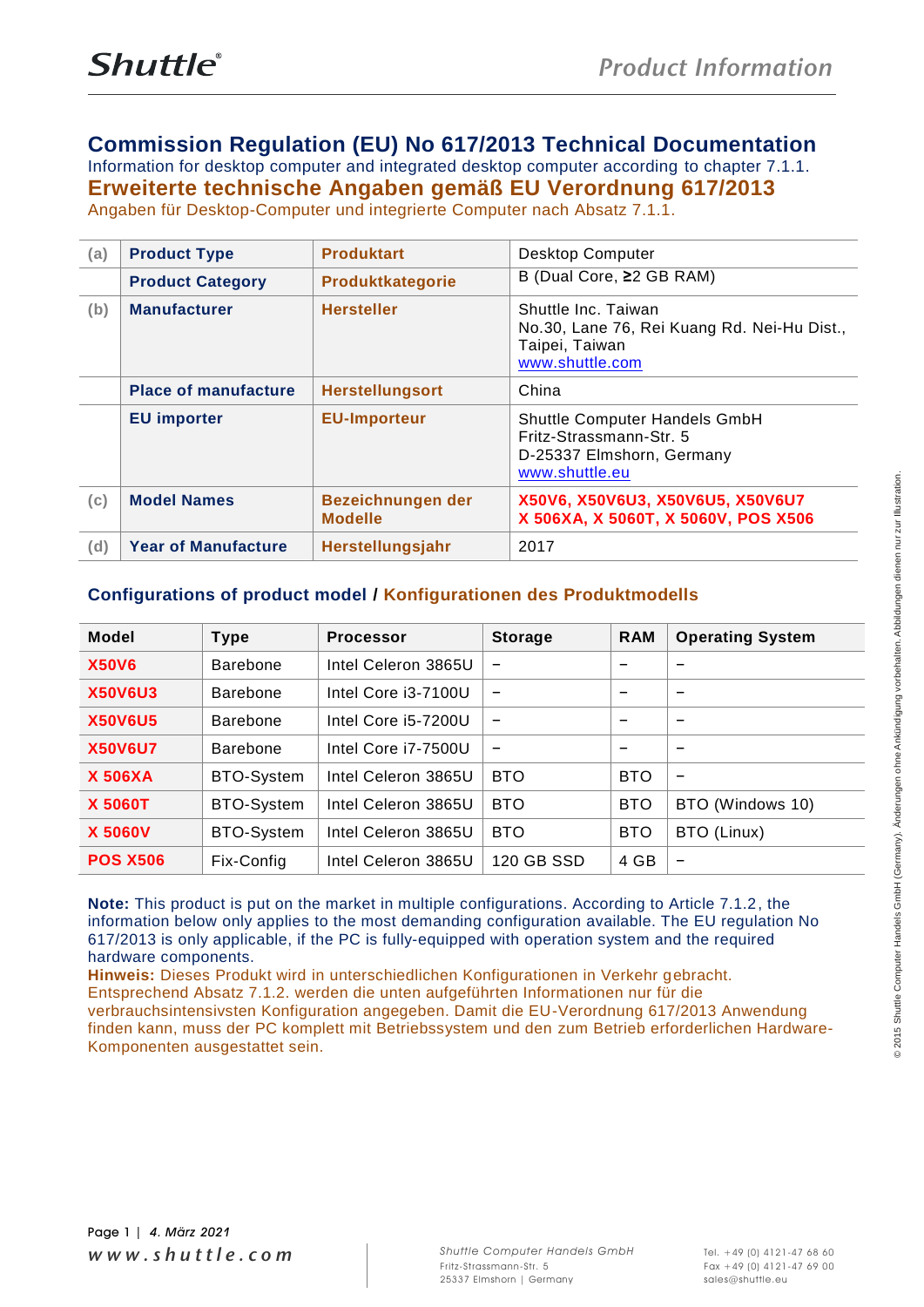# **Measured values / Messwerte**

**Configuation / Konfiguration:** Shuttle X50V6U5, Processor: Intel Core i3-7200U (2.5GHz), RAM: 2x 16GB DDR4-2400, SSD: Kingston 2.5" 120GB, OS: Windows 10 - 64-Bit

| (e) | E-TEC-Value (kWh) with all<br>discrete graphics cards (dGfx)<br>disabled                                       | E-TEC Wert (kWh) bei<br>Deaktivierung aller diskreten<br>Grafikkarten                          | 41,568 kWh [1] |
|-----|----------------------------------------------------------------------------------------------------------------|------------------------------------------------------------------------------------------------|----------------|
| (f) | <b>E-TEC-Value (kWh) with all</b><br>discrete graphics cards (dGfx)<br>enabled                                 | <b>E-TEC Wert (kWh) bei Aktivierung</b><br>aller diskreten Grafikkarten                        | (N/A)          |
| (g) | <b>Idle State Power Demand (Watt)</b>                                                                          | Stromverbrauch im<br><b>Leerlaufzustand (in Watt)</b>                                          | 10,31 W        |
| (h) | <b>Sleep Mode Power Demand (Watt)</b>                                                                          | <b>Stromverbrauch im Ruhezustand</b><br>(in Watt)                                              | 0,897 W        |
| (i) | <b>Sleep Mode with WOL-Function</b><br>enabled Power Demand (Watt)                                             | <b>Stromverbrauch im Ruhezustand</b><br>mit aktivierter WOL-Funktion (in<br><b>Watt)</b>       | 0,896 W        |
| (j) | <b>Off Mode Power Demand (Watt)</b>                                                                            | <b>Stromverbrauch im Aus-Zustand</b><br>(in Watt)                                              | 0,356 W        |
| (k) | <b>Off Mode with WOL-Function</b><br>enabled Power Demand (Watt)                                               | <b>Stromverbrauch (in Watt) im Aus-</b><br>Zustand mit aktivierter WOL-<br><b>Funktion</b>     | 0,473 W        |
| (1) | <b>Internal Power Supply Efficiency</b><br>at 10%, 20%, 50%, 100% of rated<br>output power                     | Effizienz des internen Netzteils bei<br>10%, 20%, 50%, 100% der<br><b>Nennleistung</b>         | (N/A)          |
| (m) | <b>External power supply efficiency</b>                                                                        | Effizienz des externen Netzteils                                                               | $\geq 87\%$    |
| (n) | Noise Levels (the declared A-<br>weighted sound power level) of<br>the computer                                | Geräuschpegel (der ausgewiesene<br><b>A-bewertete Schalldruckpegel)</b>                        | 17 dBA [2]     |
| (o) | The minimum number of loading<br>cycles the batteries can withstand<br>(applies only to notebook<br>computers) | Erreichbare Mindestanzahl der<br>Ladezyklen eines Akkus (nur bei<br><b>Notebook-Computern)</b> | (N/A)          |

**[1]** E-TEC shall be determined using the following formula:

**E-TEC = (8 760/1 000) × (0,55 × P off + 0,05 × P sleep + 0,40 × P idle ).**

The annual total energy consumption (E-TEC in kWh/year) shall not exceed: (a) Category A computer: 94.00; (b) Category B computer: 112.00; (c) Category C computer: 134.00; (d) Category D computer: 150.00.

**[1]** E-TEC wird nach der folgenden Formel berechnet:

**E-TEC = (8 760/1 000) × (0,55 × P off + 0,05 × P sleep + 0,40 × P idle ).**

Der jährliche Gesamtenergieverbrauch (E-TEC in kWh/Jahr) darf folgende Werte nicht überschreiten: a) Computer der Kategorie A: 94,00; b) Computer der Kategorie B: 112,00; c) Computer der Kategorie C: 134,00; d) Computer der Kategorie D: 150,00.

**[2]** This device is virtually noiseless due to its fanless cooling system. The noise measured is virtually identical to the background noise.

**[2]** Dieses Gerät ist wegen seines lüfterlosen Kühlsystems praktisch geräuschlos. Der Geräuschpegel entspricht dem Hintergrundrauschen.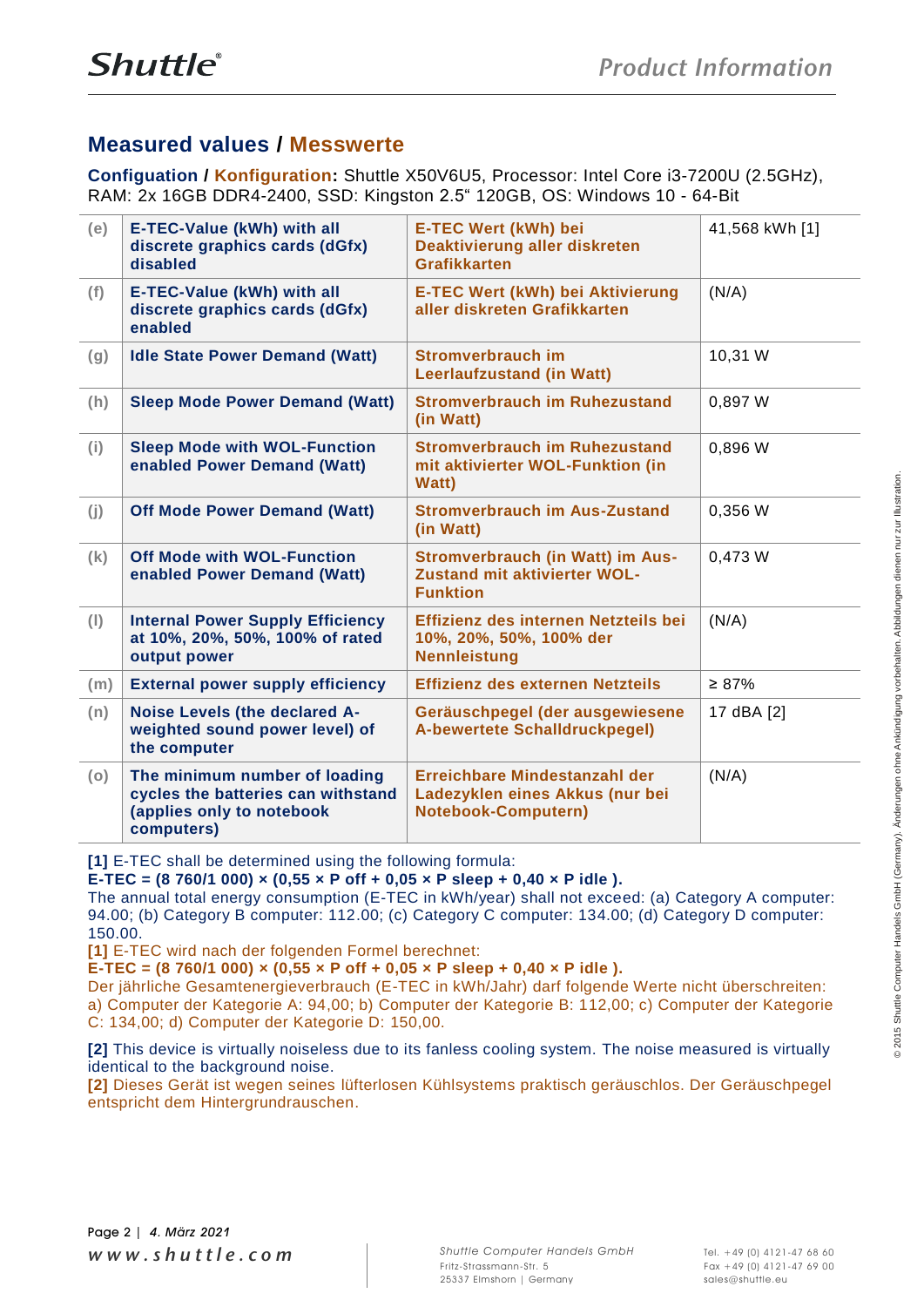# **Explanation of the values and the measuring method Erklärung zu den Werten und deren Ermittlungsverfahren**

| (q)        | Sequence of steps for achieving a stable<br>condition with respect to power demand.                                                                                                                                       | Schrittfolge zum Erreichen eines stabilen<br>Stromverbrauchs.                                                                                                                                                                                       |
|------------|---------------------------------------------------------------------------------------------------------------------------------------------------------------------------------------------------------------------------|-----------------------------------------------------------------------------------------------------------------------------------------------------------------------------------------------------------------------------------------------------|
|            | Turn on, boot the system, if required, login<br>as a user and wait until operating system<br>has finished all processes.                                                                                                  | Das Gerät einschalten, hochfahren, falls<br>erforderlich als Benutzer am Gerät anmelden<br>und warten, bis das Betriebssystem alle<br>Aktivitäten abgeschlossen hat.                                                                                |
| (r)<br>(s) | Description of the sleep mode and/or off<br>state. Sequence of steps for achieving a<br>mode, where the device automatically<br>switches between the sleep mode and/or<br>off mode.                                       | Beschreibung, wie der Ruhezustand und/oder<br>Aus-Zustand des Geräts gewählt oder<br>programmiert wurde. Schrittfolge, um den<br>Zustand zu erreichen, in dem das Gerät<br>automatisch in den Ruhezustand und/oder Aus-<br><b>Zustand wechselt.</b> |
|            | If the PC was delivered with an operating<br>system, all power saving settings had been<br>preset according to the requirements of the<br>EU Regulation No 617/2013 by the<br>manufacturer.                               | Falls der PC mit einem Betriebssystem ausgeliefert<br>wurde, dann wurden sämtliche Energiesparein-<br>stellungen gemäß Vorgaben der EU Verordnung<br>617/2013 bereits durch den Hersteller<br>voreingestellt.                                       |
|            | The computer can be switched off by<br>pressing the On/Off power button of the                                                                                                                                            | Das Gerät wird ausgeschaltet, indem die Ein/Aus-<br>Taste am Gerät gedrückt wird.                                                                                                                                                                   |
|            | device.<br>The EuP setting can be changed in the BIOS<br>Setup of the mainboard (refer to chapter                                                                                                                         | Über das BIOS-Setup des Mainboards kann die<br>EuP-Einstellung verändert werden (siehe Abschnitt<br>"w").                                                                                                                                           |
|            | "w"). The power settings and the behaviour<br>of the power button can be changed by the<br>user at any time. This can be done via the<br>Power Options in the system settings<br>(configuration) of the operating system. | Über die Systemeinstellungen des jeweiligen<br>Betriebssystems können die Energiesparoptionen<br>und das Verhalten des Ein/Aus-Tasters durch den<br>Nutzer angepasst werden.                                                                        |
| (t)        | Duration of idle state condition before the<br>computer automatically reaches sleep<br>mode, or another condition which does<br>not exceed the applicable power demand<br>requirements for the sleep mode:                | Dauer des Leerlaufzustands bis der<br><b>Computer automatisch in den Ruhezustand</b><br>(S3) oder einen anderen Zustand wechselt,<br>bei dem die geltenden Stromverbrauchs-<br>anforderungen für den Ruhezustand erfüllt<br>werden:                 |
|            | 30 Minutes (if the PC was delivered with<br>Windows operating system)                                                                                                                                                     | 30 Minuten (falls der PC mit Windows Betriebs-<br>system ausgeliefert wurde)                                                                                                                                                                        |
| (u)        | Length of time after a period of user<br>inactivity in which the computer<br>automatically reaches a power mode that<br>has a lower power demand requirement<br>than the sleep mode                                       | Zeitspanne, nach der der Computer im<br>Anschluss an eine Phase der Inaktivität des<br>Benutzers automatisch in einen Verbrauchs-<br>modus mit geringerem Stromverbrauch als<br>im Ruhezustand wechselt:                                            |
|            | 90 Minutes (if the PC was delivered with<br>Windows operating system)                                                                                                                                                     | 90 Minuten (falls der PC mit Windows Betriebs-<br>system ausgeliefert wurde)                                                                                                                                                                        |
| (v)        | Length of time before the display sleep<br>mode is set to activate after user<br>inactivity:                                                                                                                              | Zeitspanne, nach der im Anschluss an eine<br>Phase der Inaktivität des Benutzers der<br>Ruhezustand des Anzeigegerätes aktiviert<br>wird:                                                                                                           |
|            | 10 Minutes (if the PC was delivered with<br>Windows operating system)                                                                                                                                                     | 10 Minuten (falls der PC mit Windows Betriebs-<br>system aufgeliefert wurde)                                                                                                                                                                        |

*w w w . s h u t t l e . c o m Shuttle Computer Handels GmbH* Page 3 *| 4. März 2021*